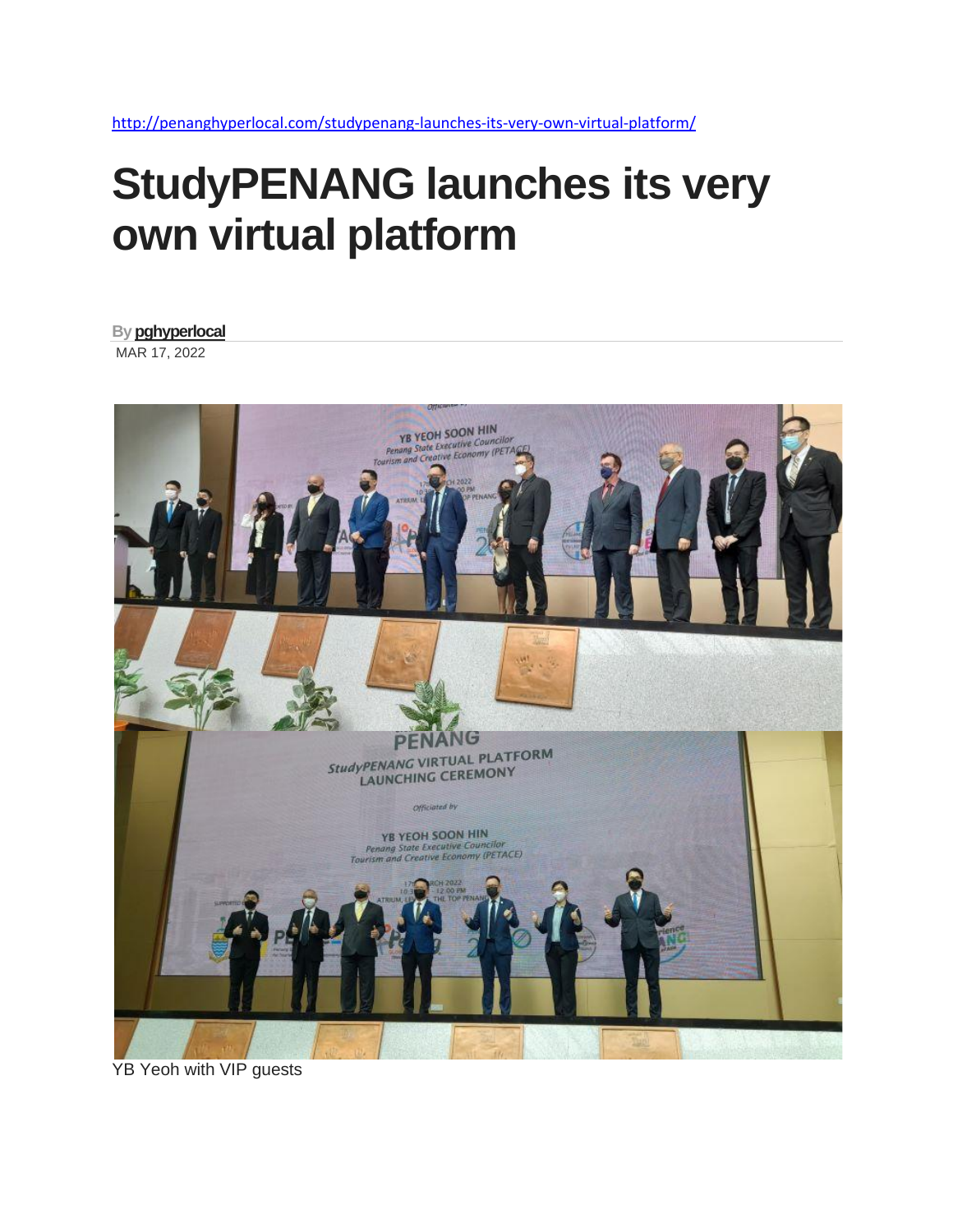To keep abreast with the "new norm", StudyPENANG launched its very own virtual platform to cope and embrace the expectations and the needs of present times.

Present was Penang State Exco for Tourism and Creative Economy, YB Yeoh Soon Hin and StudyPENANG Executive director, Khoo Boo Lim.

Lending support was the Consul General at the Royal Consulate-General of Thailand, His Excellency Mr Raschada Jiwalai, Ms Zheng Fang, Consul of Consulate General of the People's Republic of China in Penang and Pak Andri Djufri Said (Consul of Consulate General of the Republic of Indonesia in Penang.



Pak Andri with Ms Zheng Fang

Also present was Penang Global Tourism's chief executive officer, Ooi Chok Yan along with representatives from several colleges here.

Among them were the DISTED College, Equator College, Golden Chef Culinary Academy, Han Chiang University College of Communications, IPK College, Peninsula College Georgetown, RCSI & UCD Malaysia Campus, UOW Malaysia KDU Penang University College , SENTRAL College Penang, Stradford International College, TAR UC Penang Branch Campus, The One Academy Penang, Wawasan Open University & Clinical Hypnotherapy Practitioners Malaysia.

"Penang has top-class internationally recognised colleges and universities as we move forward becoming a world-class education hub.

"StudyPENANG was established to further help Penang become a globally renowned centre for education tourism, as well as leverage on the world-class facilities available to train and match increasing demand for young talents in multiple industries,: said Yeoh in his address.